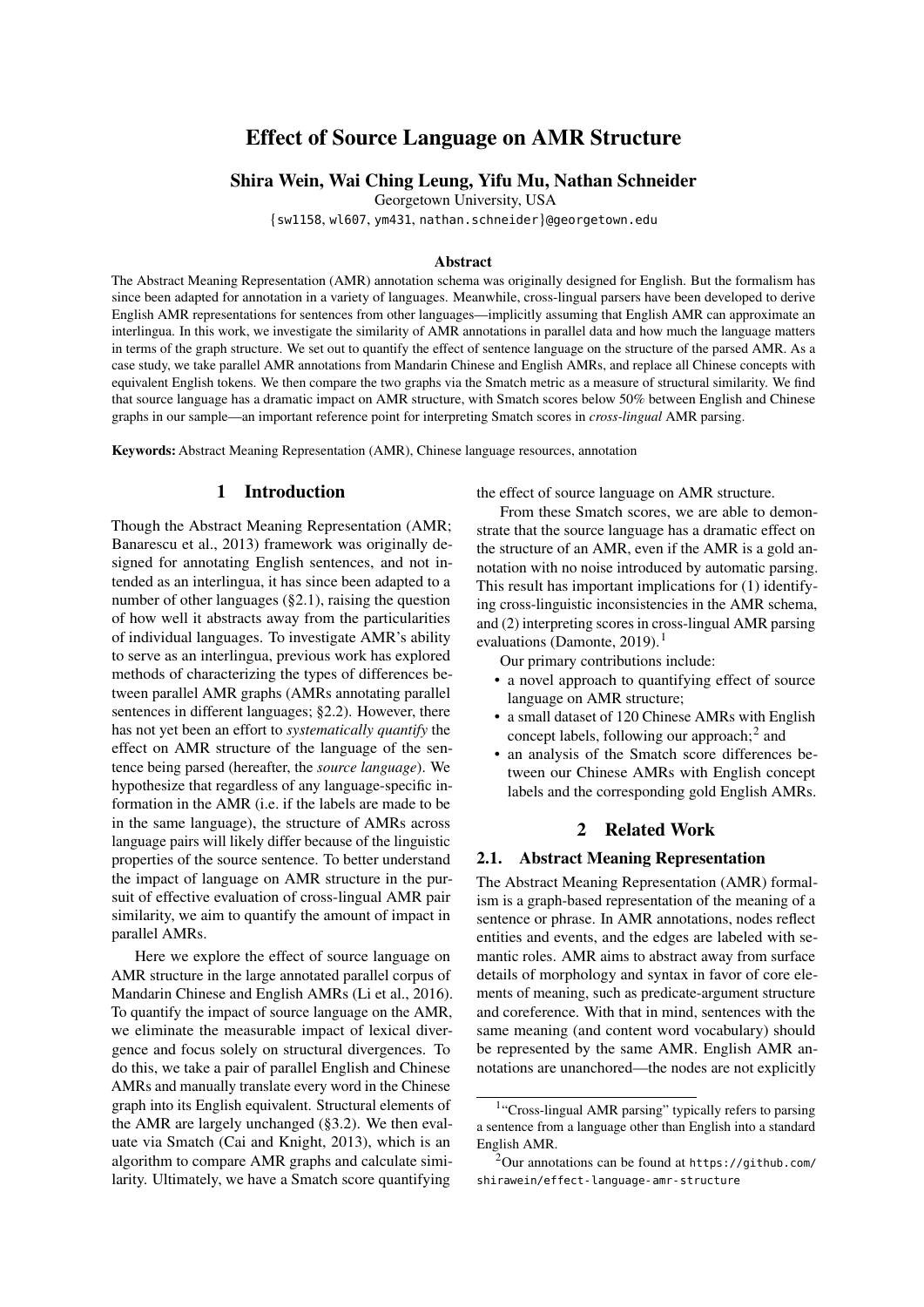mapped to tokens in the sentence—but the concepts (semantic node labels) largely consist of lemmatized words from the sentence.

AMR was designed exclusively for English and was not intended to be an interlingua [\(Banarescu et al.,](#page-4-0) [2013\)](#page-4-0), but has now been extended to multiple languages. AMR has been adapted to Chinese [\(Li et al.,](#page-4-1) [2016\)](#page-4-1), Portuguese [\(Anchiêta and Pardo,](#page-4-4) [2018;](#page-4-4) [Sobre](#page-4-5)[villa Cabezudo and Pardo,](#page-4-5) [2019\)](#page-4-5), Spanish [\(Migueles-](#page-4-6)[Abraira et al.,](#page-4-6) [2018;](#page-4-6) [Wein et al.,](#page-5-0) [2022\)](#page-5-0), Vietnamese [\(Linh and Nguyen,](#page-4-7) [2019\)](#page-4-7), Turkish (Azin and Eryiğit, [2019;](#page-4-8) [Oral et al.,](#page-4-9) [2022\)](#page-4-9), Korean [\(Choe et al.,](#page-4-10) [2020\)](#page-4-10), and Persian [\(Takhshid et al.,](#page-4-11) [2022\)](#page-4-11).

A multilingual adaptation of AMR, the Uniform Meaning Representation [\(Van Gysel et al.,](#page-5-1) [2021\)](#page-5-1), was developed to incorporate linguistic diversity into the AMR annotation process.

## <span id="page-1-0"></span>2.2. Differences in Cross-lingual AMR Pairs

AMR has been assessed as an interlingua, considering the types of differences which appear across AMR lan-guage pairs, for Czech (Hajič et al., [2014\)](#page-4-12), Chinese [\(Xue](#page-5-2)) [et al.,](#page-5-2) [2014\)](#page-5-2), and Spanish [\(Wein and Schneider,](#page-5-3) [2021\)](#page-5-3), in comparison to English.

[Xue et al.](#page-5-2) [\(2014\)](#page-5-2) explore the adaptability of English AMR to Czech and Chinese. They suggest that AMR may be cross-linguistically adaptable because it abstracts away from morpho-syntactic differences. Cross-linguistic comparisons between English/Czech and English/Chinese AMR pairs indicate that most pairs align well. Also, the compatibility is higher for English and Chinese than for English and Czech.

Hajič et al.  $(2014)$  describe the types of differences between AMRs for parallel English and Czech sentences, and find that the differences may be either due to convention/surface-level nuances which could be changed in the annotation guidelines, or may be due to inherent facets of the AMR annotation schema. One notable cross-lingual AMR difference is from the appearance of language-specific idioms and phrases.

[Wein and Schneider](#page-5-3) [\(2021\)](#page-5-3) define the types and causes of divergences between cross-lingual AMR pairs for English-Spanish parallel sentences. The causes of structural differences between parallel AMRs are identified as being due to semantic divergences, syntactic divergences, or annotation choices.

Though previous work has explored methods of characterizing the differences between pairs of crosslingual AMRs, in this work, we aim to quantify the impact of the source language on AMR structure.

#### 3 Annotation

# 3.1. Dataset

For our annotation and analysis, we make use of parallel gold Chinese and English AMR annotations of the novel *The Little Prince*—the Chinese AMRs from the CAMR

dataset [\(Li et al.,](#page-4-1)  $2016$ )<sup>[3](#page-1-2)</sup> and their parallel English AMR annotations [\(Banarescu et al.,](#page-4-0)  $2013$ ).<sup>[4](#page-1-3)</sup> We were interested in using this set of parallel data because of the notable divergence in linguistic properties between Chinese and English, as well as the prominence of Chinese sentence–to–English AMR parsing [\(Damonte and Co](#page-4-13)[hen,](#page-4-13) [2020\)](#page-4-13). The 100 AMRs used are the first 100 annotations of both development sets, corresponding to the first 100 sentences of *The Little Prince*. [5](#page-1-4) The average sentence length is 15.3 tokens for the 100 English sentences and 19.5 tokens for the 100 Chinese sentences. Since the Chinese AMRs do not include :wiki tags, we remove all :wiki tags from the gold English AMRs.

Note that *The Little Prince* was originally written in French, so both the English and Chinese versions are translations and may exhibit features of translationese and/or may be subject to differences due to French serving as a third pivot language [\(Koppel and Ordan,](#page-4-14) [2011\)](#page-4-14).

#### <span id="page-1-1"></span>3.2. Approach

Our broad approach to annotation consists of taking the CAMR annotation and replacing the Chinese concepts with English tokens. We want to replace the Chinese concepts with English tokens so that we do not penalize lexical differences (which are apparent as the words are originally in different languages), but rather, exclusively measure the structural differences between the AMRs. Specifically, this consists of a three-step process:

1. Manually translate the Chinese concepts to equivalent English tokens.

2. Check the parallel gold English AMR to identify synonyms of the manually generated translations of the Chinese concepts.

3. If a synonym (close enough in meaning such that faithfulness to the Chinese sentence is not lost) of the manually generated translation appears in the gold English AMR, the term from the English AMR is used to replace the manually generated translation. Otherwise, the manually generated translation is used.

Additionally, there are some terms that appear in the CAMR annotations which would not appear in English AMR annotations. For example, functional particles such as  $\ddot{\mathcal{R}}$  (a central particle with a multitude of uses) appear in the CAMR annotation schema but prepositions and other morphosyntactic details do not appear in the English AMR annotation schema. We remove these functional particles from the Chinese annotations rather than attempt to translate them into English. No other structural changes are made to the Chinese AMR.

We trained two linguistics students bilingual in English and Chinese in our approach. Approximately 4 hours were spent per annotator to produce the annotations and no annotation tool was used.

<span id="page-1-5"></span><span id="page-1-2"></span> $^3$ [https://www.cs.brandeis.edu/~clp/camr/res/blj\\_](https://www.cs.brandeis.edu/~clp/camr/res/blj_dev.txt) [dev.txt](https://www.cs.brandeis.edu/~clp/camr/res/blj_dev.txt)

<span id="page-1-3"></span><sup>4</sup> [https://amr.isi.edu/download/](https://amr.isi.edu/download/amr-bank-struct-v1.6-dev.txt)

[amr-bank-struct-v1.6-dev.txt](https://amr.isi.edu/download/amr-bank-struct-v1.6-dev.txt)

<span id="page-1-4"></span><sup>5</sup> 20 sentences were double-annotated: see [§4.](#page-1-5)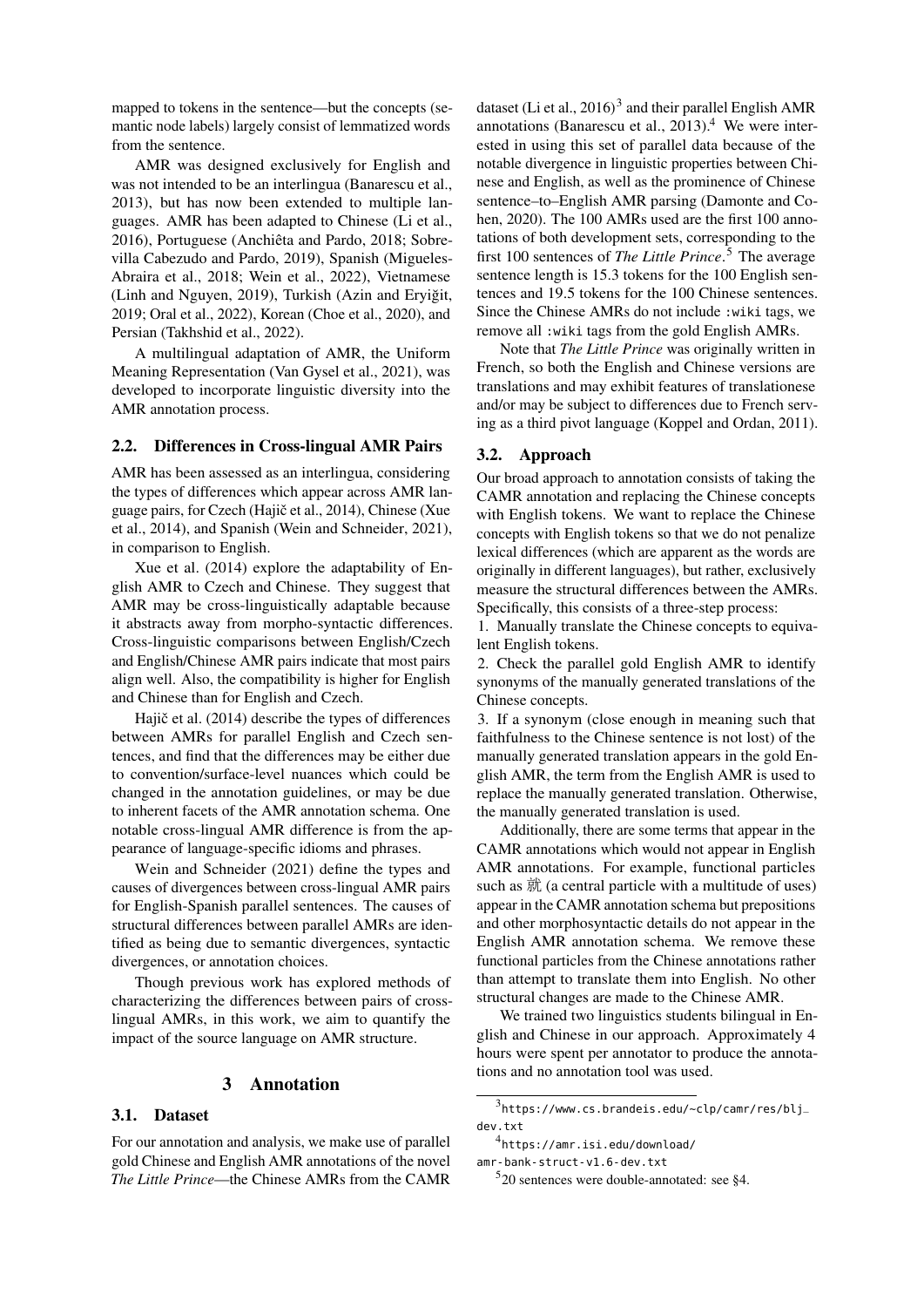# 4 Results & Analysis

We collect 60 annotations from each annotator, with 20 sentences overlapping so that we can calculate interannotator agreement (120 annotations total, on 100 unique sentences). We calculate the Smatch scores between the annotations (Chinese AMR with English concepts) and the corresponding gold English AMR.

#### 4.1. Inter-Annotator Agreement

<span id="page-2-0"></span>*English translation:* Nothing about him gave any suggestion of a child lost in the middle of the desert, a thousand miles from any human habitation. *Annotation 1:*

```
(x0 / look-02
 :polarity (x2 / -)
 :degree (x3 / slightest)
 :arg0 (x4 / he)
:arg1 (x5 / child
   :quant (x6 / 1)
    :arg0-of (x7 / lose-02
      :location (x8 / desert
         :mod (x9 / large)
         :mod (x10 / uninhabited)))))
```
*Annotation 2:*

```
(x0 / seem-01
 :polarity (x2 / -)
 :degree (x3 / remote)
:arg0 (x4 / he)
:arg1 (x5 / child
   :quant (x6 / 1)
   :arg0-of (x7 / lose-02
      :location (x8 / desert
         :mod (x9 / huge)
         :mod (x10 / uninhabited))))
```
Figure 1: Both annotations (from Annotator 1 and Annotator 2) for one of the sentences in our dataset. Note that the annotators provided the English concepts and the structure of the annotation is derived from the parallel Chinese annotation.

We find that the average inter-annotator agreement (calculated by Smatch) is 0.8645, on a scale from 0 to 1, with 1 being exactly the same. Inter-annotator agreement here measures lexical agreement between the translators. The reason IAA would not be 1 is because translation choices are being made when producing the annotations. For example, in figure [1,](#page-2-0) one annotator felt that a more faithful translation of 像 is seem, while the other annotator decided that a more accurate translation would be look. The same is true for the difference between slightest and remote, as well as between huge and large. None of those terms (either item of any of the three pairs) are captured in the parallel gold English AMR, so these differences reflect translation choices

and not errors in annotation. This pair of annotations received an IAA score of 0.85.

# 4.2. Annotations versus Gold English AMRs

<span id="page-2-1"></span>*English sentence:* "It has horns." *Gold English annotation:*

(h / have-03 :arg0 (i / it) :arg1 (h2 / horn))

*Chinese sentence:* " <sup>还</sup>有犄角呢。" *Annotation (Chinese AMR with English concept labels)*:

 $(x0 / sav)$ :arg1 (x2 / have-03 :manner (x3 / even) :arg1 (x4 / horn)))

Figure 2: Gold English AMR and our annotation for parallel sentences.

<span id="page-2-2"></span>*English sentence:* "Boa constrictors swallow their prey whole , without chewing it. *Gold English annotation*:

```
(s2 / say-01
 :arg0 (b2 / book)
 :arg1 (s / swallow-01
    :arg0 (b / boa)
    :arg1 (p / prey
       :mod (w / whole)
       :poss b)
    :manner (c2 / chew-01 :polarity -
       :arg0 b
       :arg1 p)))
```
*Chinese sentence:* <sup>这</sup>本书中写道:"这些蟒蛇把<sup>它</sup> <sup>们</sup>的猎获物不加咀嚼地囫囵吞<sup>下</sup>

*Annotation (Chinese AMR with English concept labels)*:

```
(x11 / writes-01
:arg0 (x13 / book-01)
:arg1 (x14 / swallow-01
   :arg0 (x15 / boa
      :mod (x16 / these))
   :arg1 (x17 / prey
      :poss (x25 / x15))
   :manner (x19 / whole)
   :manner (x21 / chew-01 :polarity -))))
```
Figure 3: Gold English AMR and our annotation for parallel sentences (some roles removed for brevity of presentation).

The production of our annotations is motivated by the ability to then quantify the amount of difference between our annotations and the gold English AMRs. We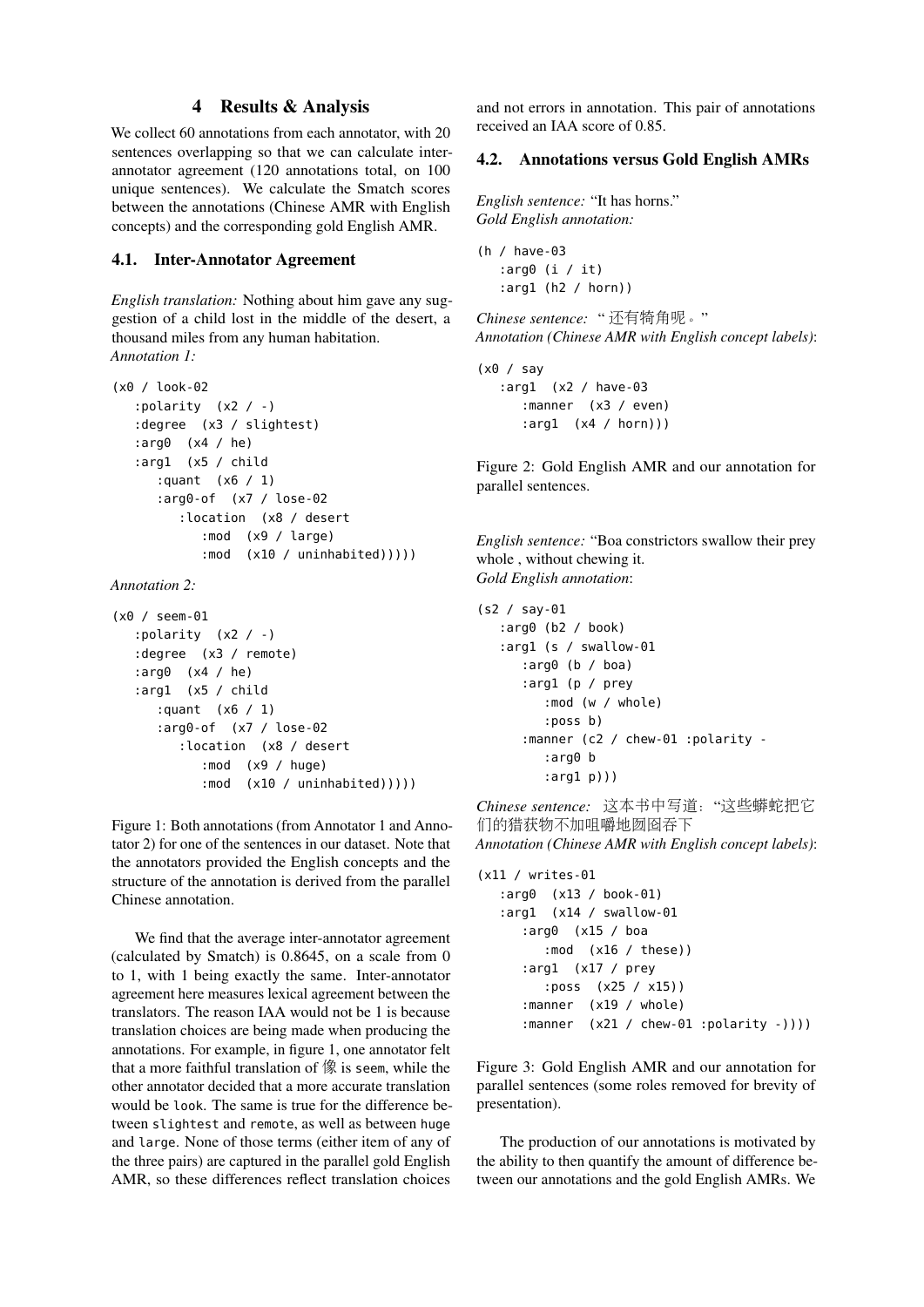<span id="page-3-0"></span>*English sentence:* And after some work with a colored pencil I succeeded in making my first drawing.

*Chinese sentence:* <sup>于</sup>是,我也用彩色铅笔画出了我 <sup>的</sup>第一副图画。

*Literal English translation of Chinese sentence:* So, I also drew my first drawing with colored pencils.

Figure 4: An English and Chinese sentence pair from the dataset, displaying slight variation in the translation.

use Smatch to quantify this difference as the standard similarity evaluation technique for AMR pairs.

The Smatch score for the gold English AMRs in comparison to the annotations is 41% for those produced by Annotator 1 and 44% for those produced by Annotator 2. These Smatch scores are over 60 sentence pairs each. This indicates that there is a sizable effect of source language on the structure of the AMR even with the Chinese labels being replaced, raising questions for how we evaluate cross-lingual AMR parsers.

We expect that some of the differences we capture in our approach are due to translation, and some differences are due to syntactic and semantic properties, as established by previous work comparing more similar languages (Spanish and English) [\(Wein and Schneider,](#page-5-3) [2021\)](#page-5-3). One example of a syntactic effect on AMR structure can be seen in figure [2.](#page-2-1)

This divergence arises out of the ability in Chinese to omit sentence subjects when they can be understood from context, which explains why the Chinese graph is missing an :arg0 argument. It is likely that there are differences in meaning in parallel sentences as caused by the translation process, though there are also observed syntactic differences as noted in the example in figure [2.](#page-2-1)

A more subtle effect of source language on AMR structure can be seen in figure [3](#page-2-2) relating to the :arg1 prey. In English, we have "swallow their prey whole," such that "whole" is a semantic modifier of "prey," denoted by : mod. In Chinese, the equivalent is  $\mathbb{Z}$ (wholly, possibly barbarically)  $\overline{F}$  (swallow). Wholly ( $\text{M}\boxtimes$ ) is annotated as :manner to the swallowing ( $\overline{\text{A}}$ )  $\overline{\mathcal{F}}$ ), instead of as the :mod of prey. We consider this a faithful and standard translation reflective of crosslinguistic differences between the "swallow whole" construction in English and the "wholly swallow" construction in Chinese. This difference is reflected in the AMR.

One example of sentences being slight variants of each other rather than literal translations is the sentence pair seen in figure [4.](#page-3-0) The annotation (same for both annotators) received a Smatch score of 0.43 similarity with the gold English AMR. The majority of the sentences are closely parallel, so we expect that the difference we are quantifying is an effect of syntactic and semantic divergence between Chinese and English.<sup>[6](#page-3-1)</sup>

#### 4.3. Accounting for Design Differences

A few relatively superficial differences in annotation guidelines between Chinese and English need to be accounted for, as they may impact the Smatch score without being a direct reflection of source language impact. We found four types of differences which have an impact on AMR structure:

- CAMR uses the concept mean for elaboration/ further explanation of another concept/structure, which is often included in parentheses/colon (present in 3 AMR pairs)
- CAMR uses the concept cause instead of cause-01 to refer to the cause of an event, which is considered a non-core role (in 4 AMR pairs)
- CAMR occasionally uses :beneficiary instead of :arg2 to refer to indirect object (in 5 AMR pairs)
- While English AMR does not account for the sentence being a quotation, CAMR roots all quotations with say (in 13 AMR pairs)<sup>[7](#page-3-2)</sup>

<span id="page-3-3"></span>

| <b>Removed Diff.</b> | Anno.1/Gold | Anno.2/Gold |
|----------------------|-------------|-------------|
| None                 | 41%         | 44%         |
| Mean                 | 43%         | 44%         |
| Cause                | 41%         | 44%         |
| Beneficiary          | 41%         | 43%         |
| Quotation            | 41%         | 43%         |
| A 11                 | 19ሜ         | 45%         |

Table 1: Smatch scores without each of the four design differences.

As can be seen in table [1,](#page-3-3) even when removing all AMR pairs noticeably affected by schema differences, the Smatch score similarity between our annotations and the gold English AMRs only increases incrementally, and a large effect of source language remains. This indicates that the dissimilarity we measure in AMR structure is not due to differences in annotation schema.

#### 5 Conclusion

Our case study between Chinese and English serves as an analysis of the impact of linguistic divergence between those two languages on AMR structure. Through our annotation process of translating Chinese concepts to English, we find that there is a dramatic impact on AMR structures, with Smatch scores between our annotations and the gold English AMRs falling below 50%. For comparison, inter-annotator Smatch scores within a single language (Chinese) in the same domain have been reported at 83% [\(Li et al.,](#page-4-1) [2016\)](#page-4-1).

This substantive impact on AMR structure motivates further consideration for source language when working with AMR cross-lingually—either in evaluating cross-lingual AMR parsers or when developing and comparing AMR schema in new languages.

<span id="page-3-1"></span><sup>&</sup>lt;sup>6</sup>If Chinese and English gold AMRs are released in different domains in future work, it would be interesting to repeat this analysis on those texts and compare our findings.

<span id="page-3-2"></span> $<sup>7</sup>$  In English AMR, only the first sentence in the quotation,</sup> starting with open quotes, is rooted with say. In Chinese AMR, any sentence containing quotes is rooted with say.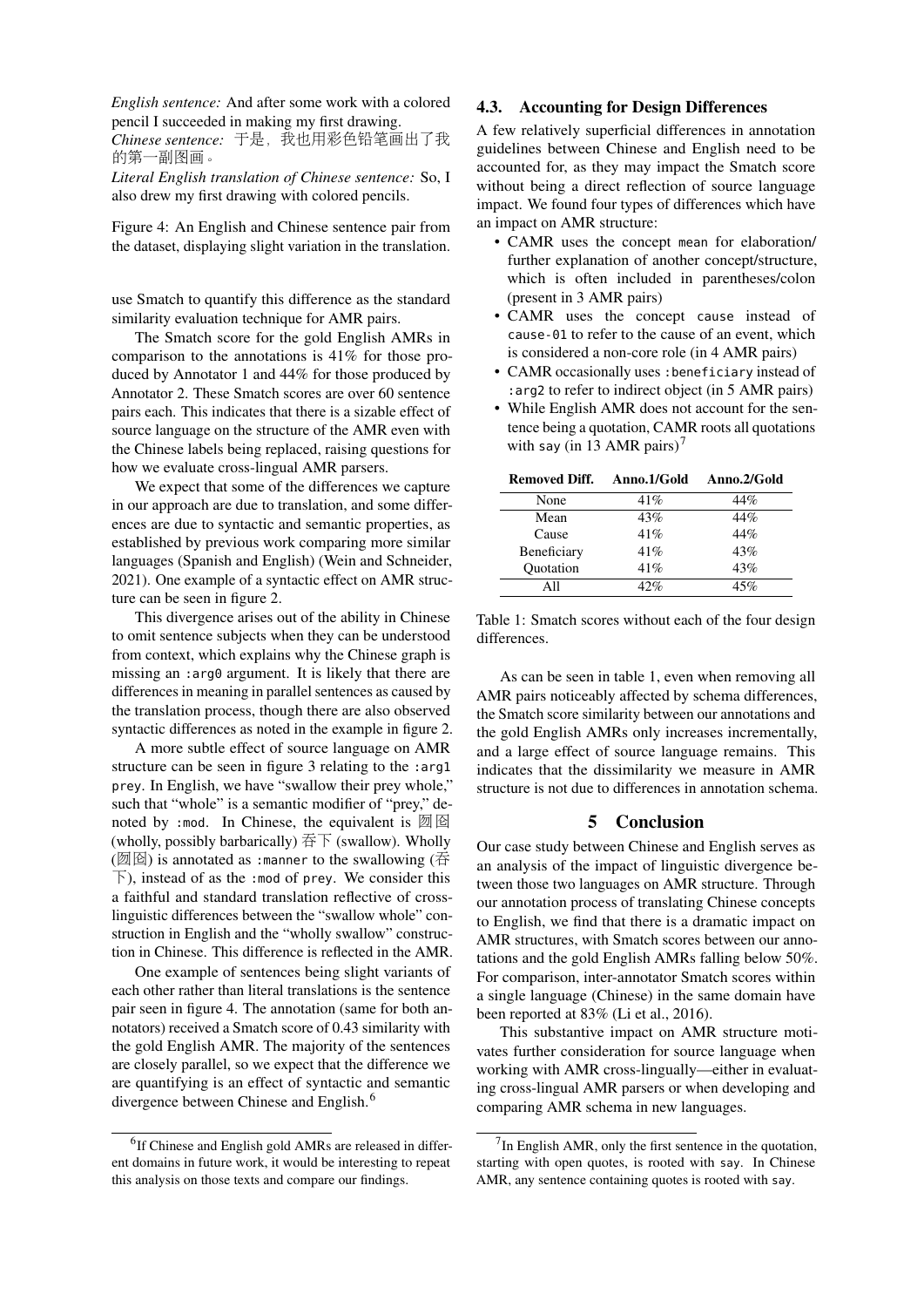As a meaning representation, it is critical that an AMR graph effectively reflect the meaning of the sentence being parsed. Current cross-lingual AMR parsers evaluate accuracy of a parsed non-English sentence by comparing to the corresponding gold English AMR. Our newfound evidence that source language has a sizable effect on AMR structure should be taken into account when interpreting cross-lingual Smatch evaluations. Ideally, gold AMRs should be created in the source language for evaluating cross-lingual parsers (even if sufficient training data is only available in English). Future work might investigate steps to mitigate source language impact when evaluating cross-lingual AMR parsing, or further investigate the effect in other language pairs.

# Acknowledgments

We thank anonymous reviewers for their feedback. This work is supported by a Clare Boothe Luce Scholarship.

# 6 Bibliographical References References

- <span id="page-4-4"></span>Anchiêta, Rafael and Pardo, Thiago (2018). Towards AMR-BR: A SemBank for Brazilian Portuguese language. In *Proceedings of the Eleventh International Conference on Language Resources and Evaluation (LREC 2018)*. European Language Resources Association (ELRA), Miyazaki, Japan.
- <span id="page-4-8"></span>Azin, Zahra and Eryiğit, Gülşen (2019). Towards Turkish Abstract Meaning Representation. In *Proceedings of the 57th Annual Meeting of the Association for Computational Linguistics: Student Research Workshop*, pages 43–47. Association for Computational Linguistics, Florence, Italy. doi: 10.18653/v1/P19-2006.
- <span id="page-4-0"></span>Banarescu, Laura, Bonial, Claire, Cai, Shu, Georgescu, Madalina, Griffitt, Kira, Hermjakob, Ulf, Knight, Kevin, Koehn, Philipp, Palmer, Martha, and Schneider, Nathan (2013). Abstract Meaning Representation for sembanking. In *Proceedings of the 7th Linguistic Annotation Workshop and Interoperability with Discourse*, pages 178–186. Association for Computational Linguistics, Sofia, Bulgaria.
- <span id="page-4-2"></span>Cai, Shu and Knight, Kevin (2013). Smatch: an evaluation metric for semantic feature structures. In *Proceedings of the 51st Annual Meeting of the Association for Computational Linguistics (Volume 2: Short Papers)*, pages 748–752. Association for Computational Linguistics, Sofia, Bulgaria.
- <span id="page-4-10"></span>Choe, Hyonsu, Han, Jiyoon, Park, Hyejin, Oh, Tae Hwan, and Kim, Hansaem (2020). Building Korean Abstract Meaning Representation corpus. In *Proceedings of the Second International Workshop on Designing Meaning Representations*, pages 21–29. Association for Computational Linguistics, Barcelona Spain (online).
- <span id="page-4-3"></span>Damonte, Marco (2019). *Understanding and Generating Language with Abstract Meaning Representation*. Ph.D. thesis, University of Edinburgh.
- <span id="page-4-13"></span>Damonte, Marco and Cohen, Shay (2020). Abstract Meaning Representation 2.0 - Four Translations. Technical Report LDC2020T07, Linguistic Data Consortium, Philadelphia, PA.
- <span id="page-4-12"></span>Hajič, Jan, Bojar, Ondřej, and Urešová, Zdeňka (2014). Comparing Czech and English AMRs. In *Proceedings of Workshop on Lexical and Grammatical Resources for Language Processing*, pages 55–64. Association for Computational Linguistics and Dublin City University, Dublin, Ireland. doi:10.3115/v1/ W14-5808.
- <span id="page-4-14"></span>Koppel, Moshe and Ordan, Noam (2011). Translationese and its dialects. In *Proceedings of the 49th Annual Meeting of the Association for Computational Linguistics: Human Language Technologies*, pages 1318–1326. Association for Computational Linguistics, Portland, Oregon, USA.
- <span id="page-4-1"></span>Li, Bin, Wen, Yuan, Qu, Weiguang, Bu, Lijun, and Xue, Nianwen (2016). Annotating The Little Prince with Chinese AMRs. In *Proceedings of the 10th Linguistic Annotation Workshop held in conjunction with ACL 2016 (LAW-X 2016)*, pages 7–15. Association for Computational Linguistics, Berlin, Germany. doi: 10.18653/v1/W16-1702.
- <span id="page-4-7"></span>Linh, Ha and Nguyen, Huyen (2019). A case study on meaning representation for Vietnamese. In *Proceedings of the First International Workshop on Designing Meaning Representations*, pages 148–153. Association for Computational Linguistics, Florence, Italy. doi:10.18653/v1/W19-3317.
- <span id="page-4-6"></span>Migueles-Abraira, Noelia, Agerri, Rodrigo, and Diaz de Ilarraza, Arantza (2018). Annotating Abstract Meaning Representations for Spanish. In *Proceedings of the Eleventh International Conference on Language Resources and Evaluation (LREC 2018)*. European Language Resources Association (ELRA), Miyazaki, Japan.
- <span id="page-4-9"></span>Oral, Elif, Acar, Ali, and Eryiğit, Gülşen (2022). Abstract meaning representation of Turkish. *Natural Language Engineering*, pages 1–30. doi:10.1017/ S1351324922000183.
- <span id="page-4-5"></span>Sobrevilla Cabezudo, Marco Antonio and Pardo, Thiago (2019). Towards a general Abstract Meaning Representation corpus for Brazilian Portuguese. In *Proceedings of the 13th Linguistic Annotation Workshop*, pages 236–244. Association for Computational Linguistics, Florence, Italy. doi:10.18653/v1/W19-4028.
- <span id="page-4-11"></span>Takhshid, Reza, Shojaei, Razieh, Azin, Zahra, and Bahrani, Mohammad (2022). Persian Abstract Meaning Representation. *arXiv preprint arXiv:2205.07712*.